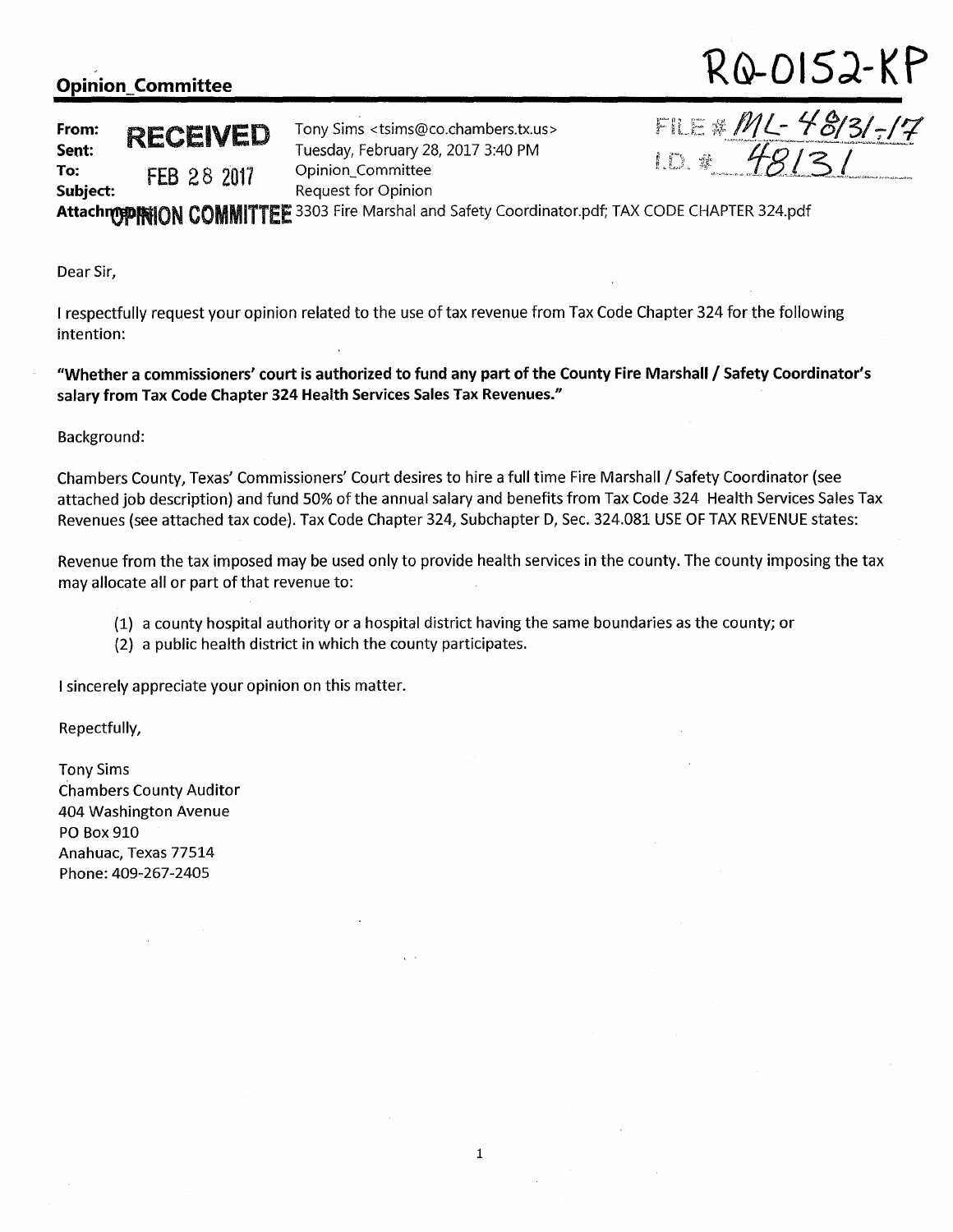# **Job Description: COUNTY FIRE MARSHAL/SAFETY COORDINATOR**

**CLASS NO.** 3303 **EEOC Category:** Protective Service Worker

**PAY GROUP:** 33 **FLSA:** Exempt

## **SUMMARY OF POSITION**

Conducts fire prevention and inspection activities for unincorporated Chambers County.

Coordinates activities for safety program to include but not limited to monthly safety training programs, accident investigations, safety audits, and job site inspection.

Assists Emergency Management as needed.

## **ORGANIZATIONAL RELATIONSHIPS**

- 1. Reports to: Chambers County Commissioners Court
- 2. Directs: Secretary II (Commissioner Pct#2/Emergency Management)
- 3. Other: Has contact with local fire departments, contractors, other county employees, and the general public. Has contact with representatives in the Emergency Management field, other county employees, and the general public.

## **EXAMPLES OF WORK**

## Essential Duties\*

Performs duties of office as outlined in Local Government Code Ch. 352;

Performs inspection and prevention activities on public and commercial buildings;

Performs fire safety inspection of private residences upon request;

Reviews plans of proposed new commercial buildings;

Issues orders for correction of fire hazards;

Performs fire and arson investigations as needed;

Works with Investigators from Sheriff's Office as requested;

Participates in public fire prevention and education activities and programs;

Interacts professionally fire department personnel, contractors, county and city officials, other employees, and the general public;

\*For the purpose of compliance with the Americans with Disabilities Act (ADA) This job description does not take into account potential reasonable accommodations. Updated and Approved CC 2/14/2017 '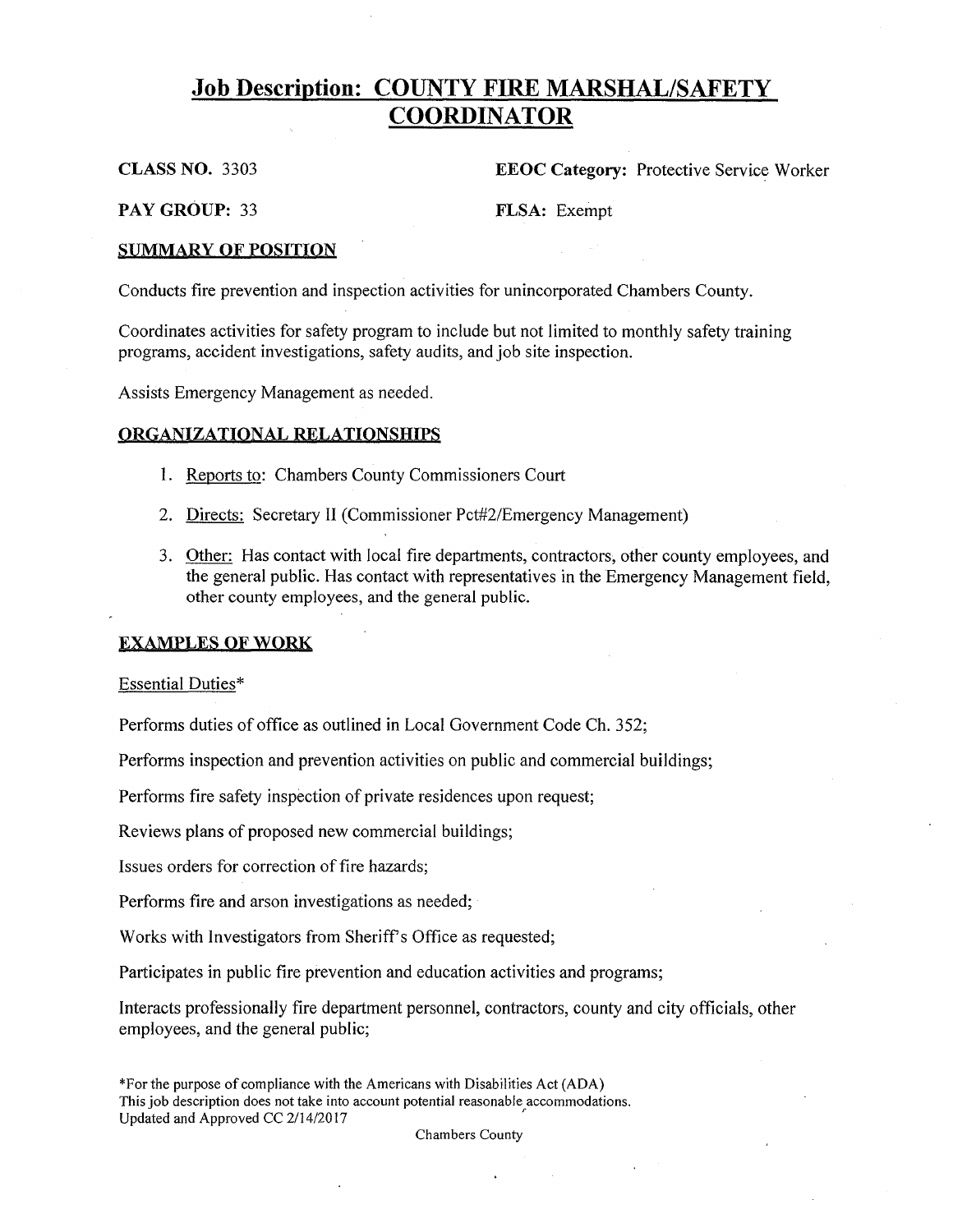## CLASS NO. 3303 (Continued)

Adheres to Chambers County Personnel Policies.

Prepare and file TIER TWO report on behalf of Chambers County.

Required by DSHS: The reporting of any hazardous chemicals used or stored at any facility that meets or exceeds the established thresholds. A calculated filing fee is also required. The filing deadline is March  $1<sup>st</sup>$  of each year.

Coordinate and monitor annual fire extinguisher inspection for all county buildings and vehicles.

Maintain required MSDS displays for all county buildings.

Coordinate with instructor, reserve meeting room, send out notification and schedule CPR classes.

Monitor, receive and review all pre-placement physicals. Notify appropriate department of results. Maintain all files related to physicals, post-accident, return to duty and random testing.

Receive, verify and distribute invoices for services relating to all aspects of the drug and alcohol policy, including pre-placement physicals.

Responsible for administrating the county's quarterly random testing program. Fulfill the responsibilities of the DER, Designated Employer Representative, according to the requirements set by DOT.

Review and research any changes needed in the drug & alcohol policy to assure compliance with all rules and regulations associated with DOT compliance.

Work with TAC to implement changes to improve our safety program and decrease our cost of workers' comp. insurance premiums. Submit application and necessary documents to TAC in order to be eligible for annual Safety Award.

Work with auditor's office and TAC on issues of public liability.

Schedule and monitor air quality testing for county buildings.

Understand and comply with all confidentiality requirements.

Schedule and hold quarterly Safety Committee meetings. Provide Research and answer questions that arise from meetings.

Review, research and update any needed changes to the Accident Prevention Plan.

Schedule and present Safety Orientation to all summer workers.

\*For the purpose of compliance with the Americans with Disabilities Act (ADA). This job description does not take into account potential reasonable accommodations. Updated and Approved CC 2/14/2017

Chambers County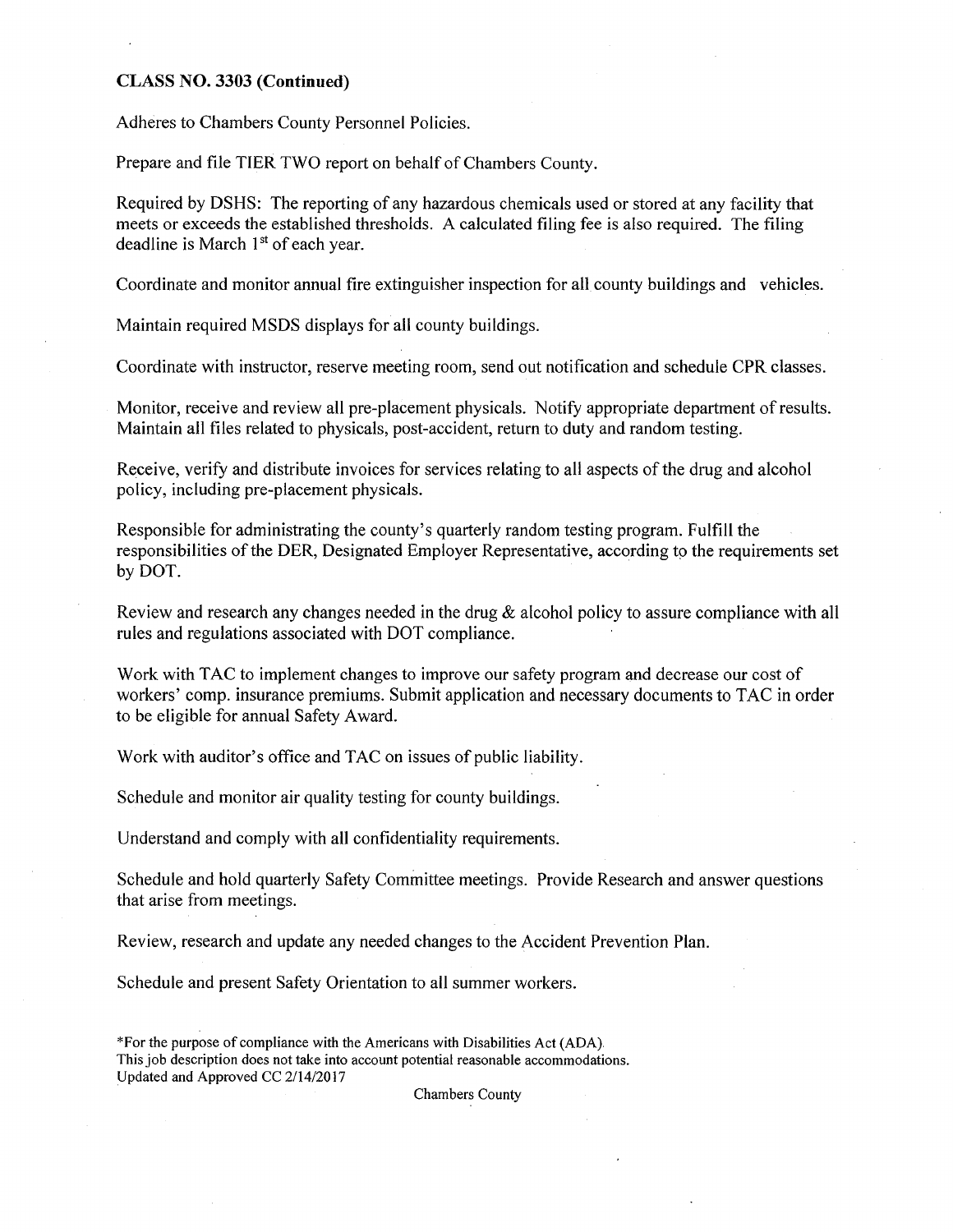## **CLASS NO. 3303 (Continued)**

Schedule Department heads safety meetings.

Assist with the filing of injury reports from departments.

Maintain database of all injury reports filed for county review.

Negotiate contracts with various companies for drug testing and pre-placement physicals.

Assists Emergency Management with functions as needed.

Emergency Management Performance Grant Advisor

## **REQUIRED KNOWLEDGE. SKILLS. AND ABILITIES**

*Knowledge of:* applicable regulations pertaining to county fire marshal's office; fire department organization and operations; Safety principles and safe work practices; hazardous materials in the workplace.

*Skill/Ability to:* Operate a computer using email, word processing and spreadsheet software; analyze and interpret data; remain calm in stressful situations; establish and maintain working relationships with regulatory agencies; other county employees; and demonstrate proficiency in both oral and written communications.

Or any equivalent combination of experience and training which provides the required knowledge, skills, and abilities.

## **ACCEPTABLE TRAINING AND EXPERIENCE**

High School graduation or equivalent;

Experience in Emergency Operations

Prior experience as a fire inspector, arson investigator and/or fire marshal;

## **CERTIFICATES AND LICENSES**  Minimum:

TCFP Fire Inspector;

TCFP Arson Investigator;

TCOLE Peace Officer;

Appropriate Texas Driver License;

NIMS IS-300 and IS-400 level certified.

HazMat Awareness Level Training

This job description does not take into account potential reasonable accommodations. Updated and Approved CC 2/14/2017

Chambers County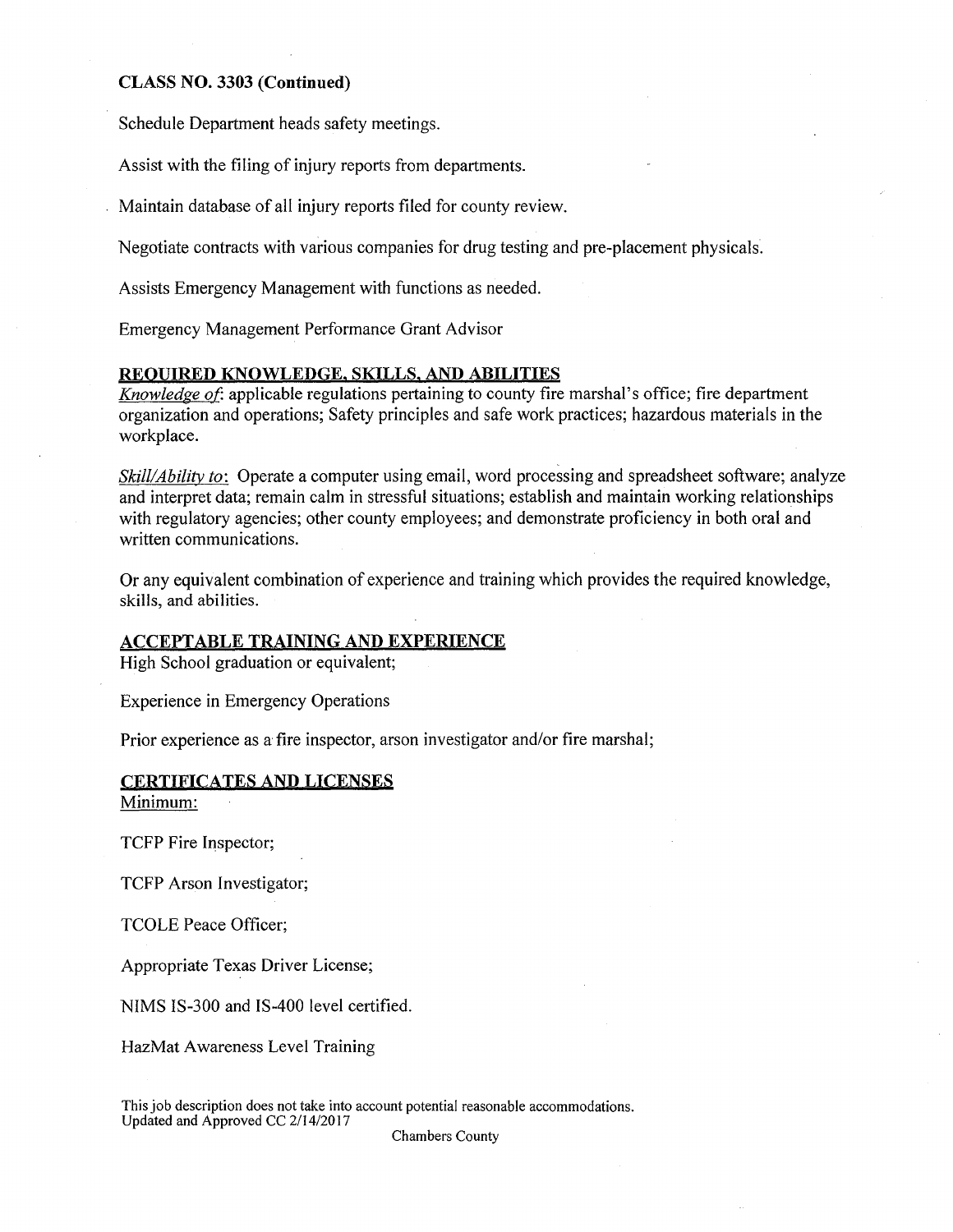**CLASS NO. 3303 (Continued)** 

\*For the purpose of compliance with the Americans with Disabilities Act (ADA) This job description does not take into account potential reasonable accommodations. Updated and Approved CC 2114/2017

Chambers County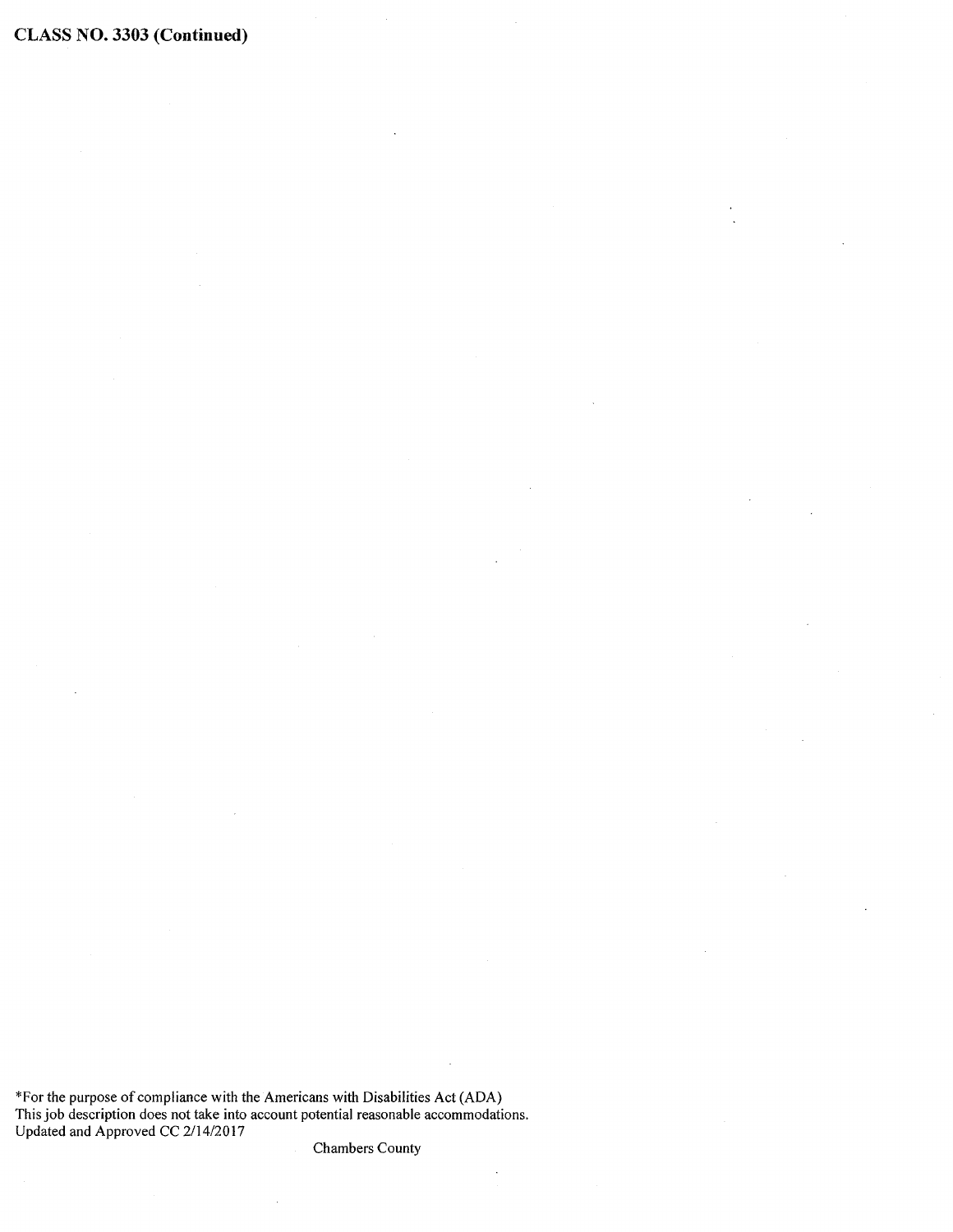#### TAX CODE

### TITLE 3. LOCAL TAXATION

#### SUBTITLE C. LOCAL SALES AND USE TAXES

#### CHAPTER 324. COUNTY HEALTH SERVICES SALES AND USE TAX

#### SUBCHAPTER A. GENERAL PROVISIONS

Sec. 324.001. COUNTY SALES AND USE TAX ACT APPLICABLE. Except to the extent that a provision of this chapter applies, Chapter 323 applies to the tax authorized by this chapter in the same manner as that chapter applies to the tax authorized by that chapter.

Added by Acts 1989, 71st Leg., 1st C.S., ch. 40, .Sec. 7, eff. Sept. 1, 1989.

#### SUBCHAPTER B. IMPOSITION OF TAX

*Sec:* 324.021. TAX AUTHORIZED. (a) A county having a population of 50,000 or less may adopt, increase, decrease, or abolish the sales and use tax authorized by this chapter at an election held in the county.

(b) A county may not adopt or increase a tax under this chapter if as a result of the adoption of or increase in the tax the combined rate of all sales and use taxes imposed by the county and other political subdivisions of this state having territory in the county would exceed two percent at any location in the county.

(c) If the voters of a county approve the adoption of or the increase in the tax at an election held on the same election date on which another political subdivision adopts a sales and use tax or approves the increase in the rate of its sales and use tax and as a result the combined rate of all sales and use taxes imposed by the county and other political subdivisions of this state having territory in the county would exceed two percent at any location in the county, the election to adopt a sales and use tax under this chapter or increase the tax has no effect.

Added by Acts 1989, 71st Leg., 1st C.S., ch. 40, Sec. 7, eff. Sept. 1, 1989.

### Amended by:

Acts 2005, 79th Leg., Ch. 473 (H.B. 132), Sec. 1, eff. June 17, 2005.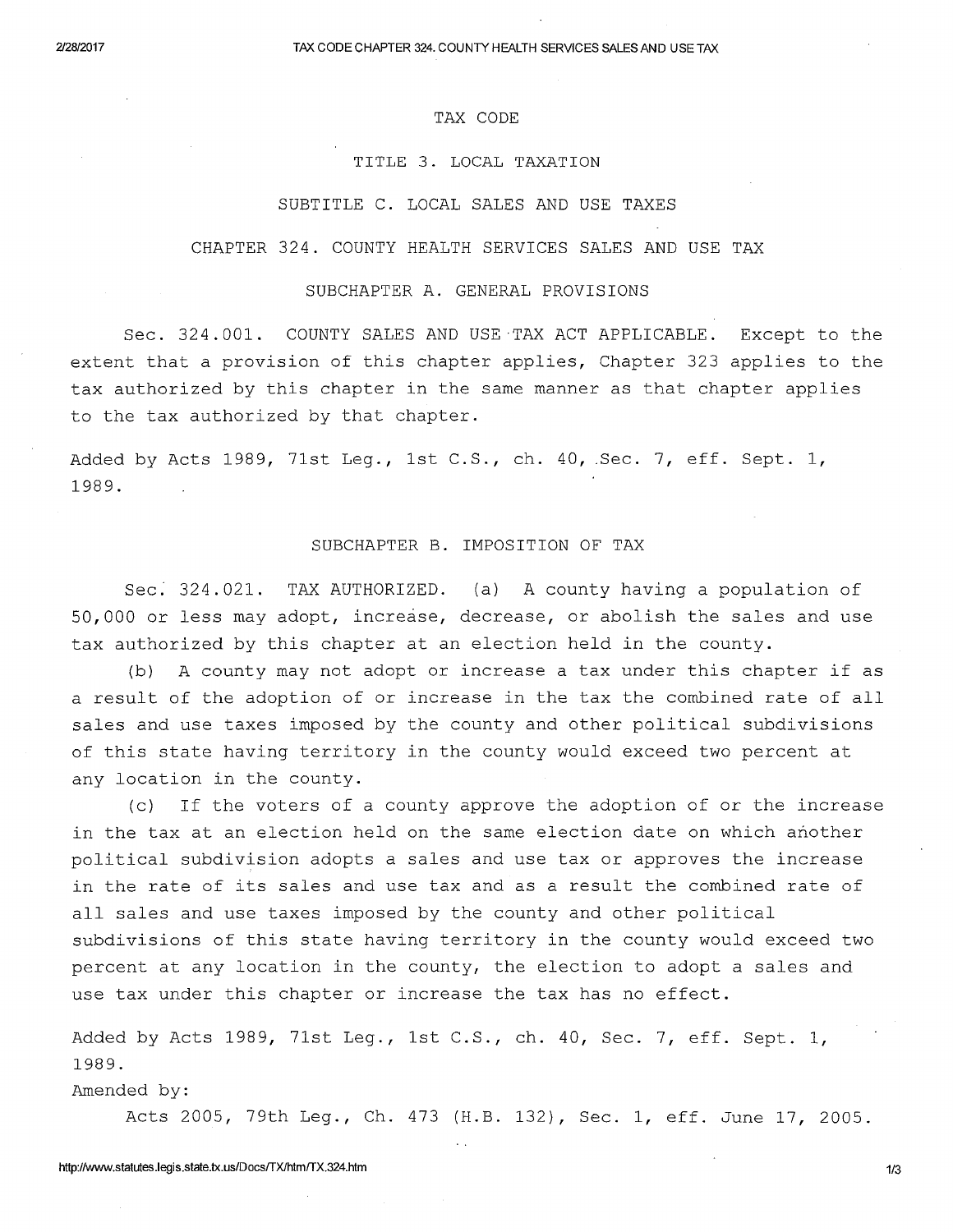Sec. 324.022. TAX RATE. (a) The tax authorized by this chapter may be imposed at the rate of one-half, five-eighths, three-fourths, seveneighths, or one percent.

(b) The rate may be reduced in one or more increments of one-eighth of one percent to a minimum of one-half of one percent or increased in one or more increments of one-eighth of one percent to a maximum of one percent, or the tax may be abolished.

Added by Acts 1989, 71st Leg., 1st C.S., ch. 40, Sec. 7, eff. Sept. 1, 1989.

Amended by:

Acts 2005, 79th Leg., Ch. 473 (H.B. 132), Sec. 2, eff. June 17, 2005.

Sec. 324.023. SALES AND USE TAX EFFECTIVE DATE. (a) The adoption, increase, decrease, or abolition of the tax takes effect on the first day of the first calendar quarter occurring after the expiration of the first complete calendar quarter occurring after the date on which the comptroller receives a notice of the results of the election.

(b) If the comptroller determines that an effective date provided by Subsection (a) will occur before the comptroller can reasonably take the action required to begin collecting the tax or to implement the increase, decrease, or abolition of the tax, the effective date may be extended by the comptroller until the first day of the next succeeding calendar quarter.

Added by Acts 1989, 71st Leg., 1st C.S., ch. 40, Sec. 7, eff. Sept. 1, 1989. Amended by:

Acts 2005, 79th Leg., Ch. 473 (H.B. 132), Sec. 3, eff. June 17, 2005.

### SUBCHAPTER C. TAX ELECTION PROCEDURES

Sec. 324.061. ELECTION PROCEDURE. (a) An election to adopt, increase, decrease, or abolish the tax authorized by this chapter is called by the adoption of an order by the commissioners court of the county. The commissioners court shall call an election if a number of qualified voters of the county equal to at least five percent of the number of registered voters in the county petitions the commissioners court to call the election.